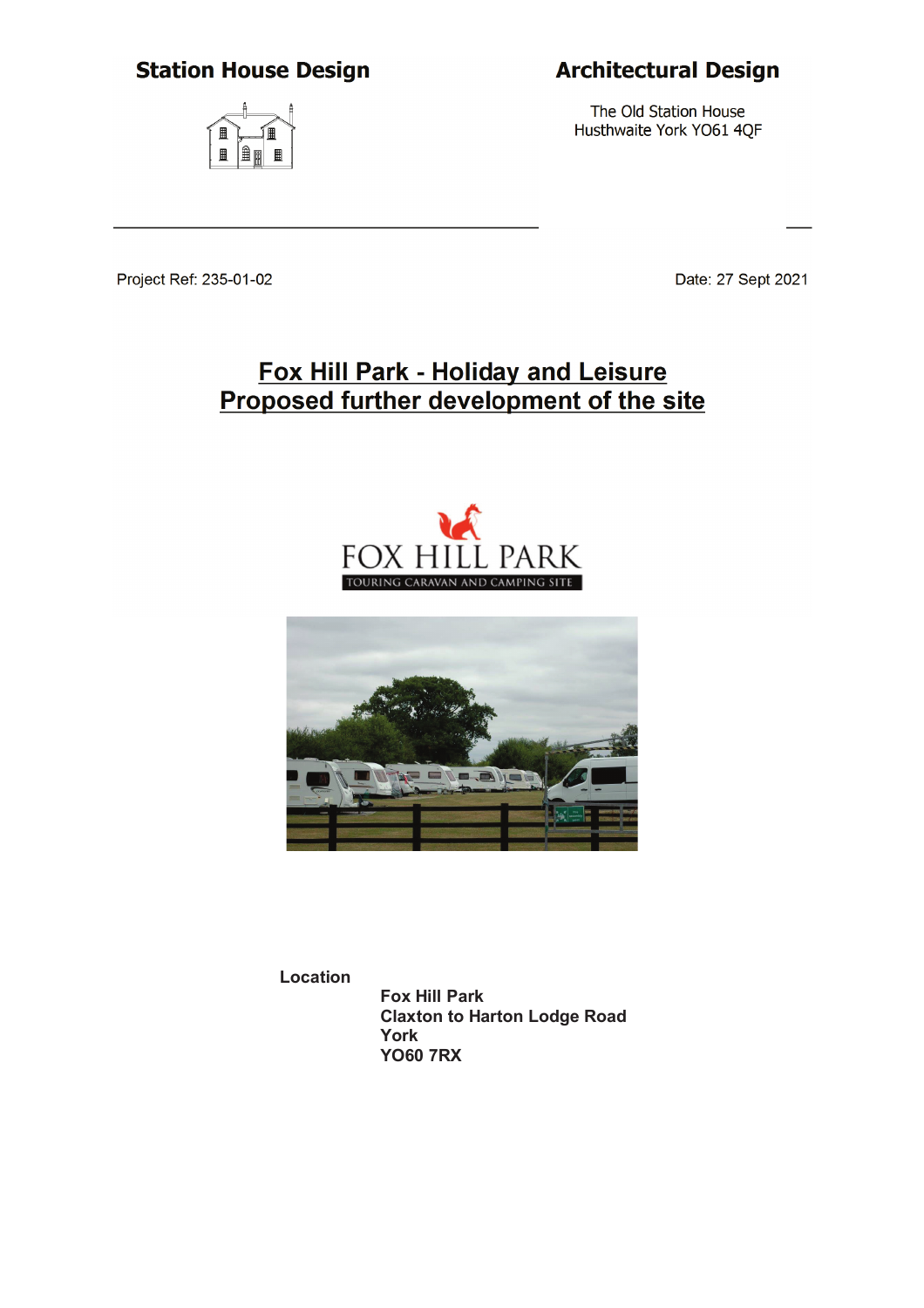

#### **CONTENTS**

| 1.0 | <b>Introduction</b>            | Page 3  |
|-----|--------------------------------|---------|
| 2.0 | Location                       | Page 4  |
| 3.0 | <b>Site Details</b>            | Page 5  |
| 4.0 | <b>Planning History</b>        | Page 8  |
| 5.0 | <b>Proposed Development</b>    | Page 10 |
| 6.0 | <b>Planning Considerations</b> | Page 12 |
| 7.0 | <b>The Planning Case</b>       | Page15  |
| 8.0 | <b>Conclusion</b>              | Page 20 |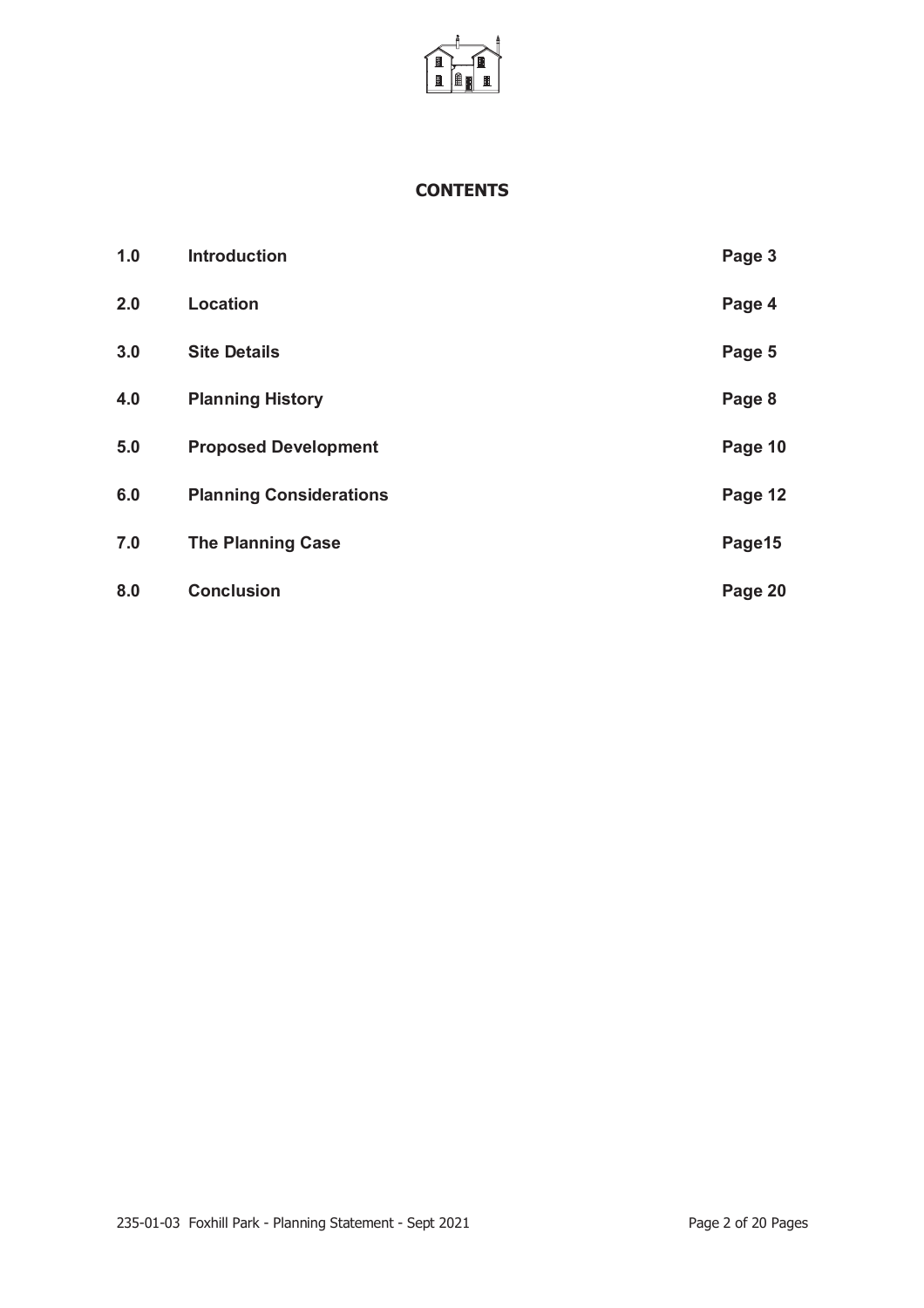

### **1.0 Introduction**

- 1.1 Fox Hill Park is an established and thriving caravan (touring and static), camping holiday and leisure business. Since its establishment during 2005, it has enjoyed year on year growth.
- 1.2 The business changed ownership in November 2017. Various changes and improvements have been made since then. A notable development was the granting of planning consent in 2019 for the addition of 19 no static caravan pitches with associated access tracks

The owners and operators now wish to further develop the site (within the existing boundaries) in response to customer demand and business opportunities.

- 1.3 This planning statement will provide details of the site, its context and relationship with the surrounding area. There will be details of the proposed developments and an examination of potential impacts and the benefits.
- 1.4 Relevant national and local planning policy and guidance will be examined in regard to the proposals and the statement will conclude with a reasoned justification of how this scheme complies with policy. There will be a clear and objective analysis of the benefits to both the operation of the business and to the wider local economy.
- 1.5 A full LVIA (Landscape and Visual Impact Assessment) was carried out in support of the 2019 application in order to fully appraise the landscape character of the locality and wider area and to examine the potential landscape and visual effects of the proposed development.

The LVIA has been re-visited to identify any relevant changes since 2019 and to further act in support of the proposed new developments.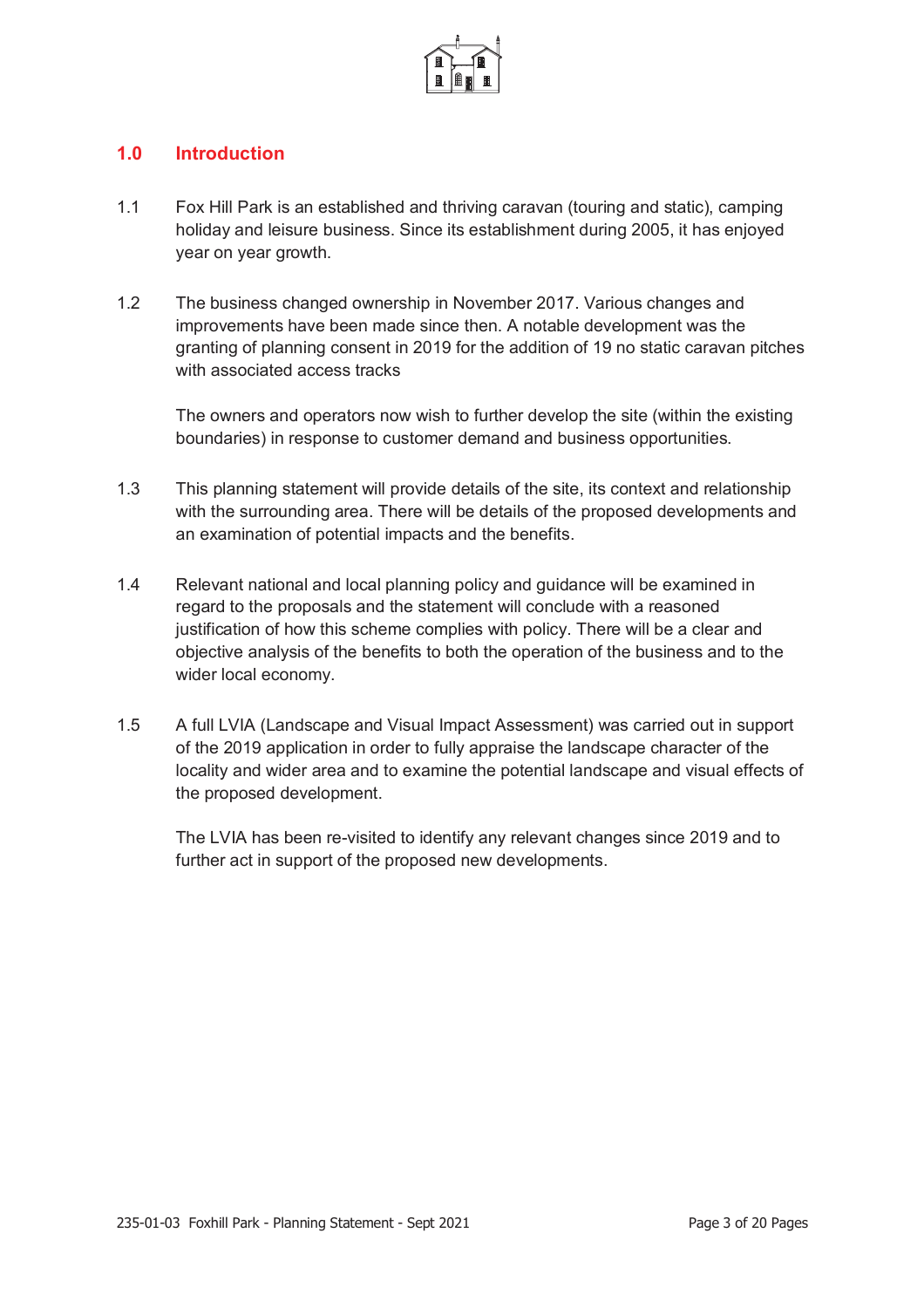

# **2.0 Location**

- 2.1 Fox Hill Park is located at post code YO60 7RX (Easting 469 260 Northing 460 866).
- 2.2 It is approximately a quarter mile to the north of Claxton Village and adjacent to the highway which runs between the village and the main A64 Leeds to Scarborough trunk road at Harton Lodge Plantation. The main site entrance is approximately 430 metres from the A64 junction which provides quick and easy access to the main road links and commercial centres of Yorkshire.
- 2.3 The site is in a rural location, between Malton (approximately 9 miles by road) and York (approximately 5 miles by road)
- 2.4 The nearby market town of Malton offers a good range of amenities, including a hospital, police and fire stations, railway and bus stations, shops, restaurants, tennis and squash courts, swimming pool, rugby and cricket clubs, cinema and schools. The historic City centre of York is situated to the west and provides a very wide range of services and amenities.
- 2.5 Fox Hill Park is located in an ideal area for attracting tourists, being in a great base to discover the City of York and surrounding villages. The Yorkshire Dales, North Yorkshire Moors are within an hour's drive, as are the coastal resorts of Whitby, Scarborough and Filey.
- 2.6 Other local attractions include:
	- Castle Howard
	- Eden Camp
	- The North Yorkshire Moors National Park
	- Goathland (the Heartbeat Village)
	- Yorkshire Lavender
	- Local Golf Course and Driving Range
	- Dalby Forest
	- $\bullet$  Go Ape
	- x North Yorkshire Moors Railway
- Flamingo Land
- The York Dungeon
- National Railway Museum
- York Minster
- Yorkshire Air Museum
- The Yorvik Viking Centre
- $\bullet$  York Boat River Trips
- 2.7 **Foxhill Park is located in the Vale of York. A detailed summary of this area can be found in the National Character Area Profile number 28 - Vale of York**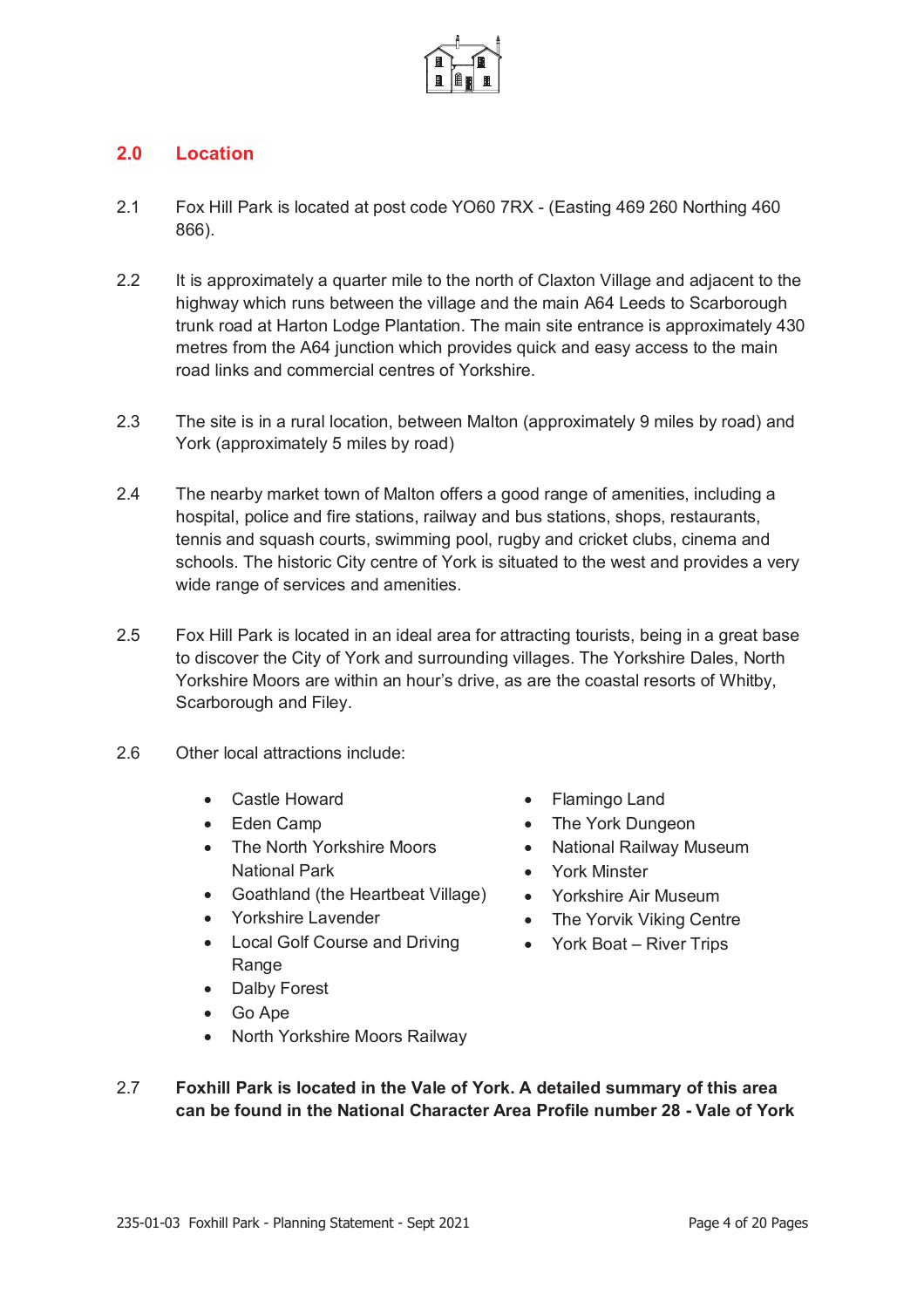

#### **3.0 Site Details**

#### **General Details**

- 3.1 The site is generally rectilinear in shape and has an approximate area of 3.7 hectares.
- 3.2 The topography rises progressively from the western to the eastern boundary by an approximate average of 2 metres (over a distance of approximately 296 metres)

There is a corresponding rise from the northern to southern boundaries by an approximate average of 4 metres (over a distance of approximately 133 metres).

These indicative gradients are measured through the horizontal and vertical centres of the site.

3.3 The site is divided into three main functional areas.

The western section contains the main (and only) entrance from the highway leading onto the main parking and delivery space, reception/ amenity building (brick construction), workshop/ store building, bin collection/ recycling areas and the packaged treatment plant. The south west corner of the site has a single storey timber lodge which provides wardens accommodation.

The north east section of the site is accessed by gated boundary from the parking/ delivery area and has the touring caravan pitches which spur off from compacted hardcore tracks.

A south east section of the site also has gated access from the parking/ delivery area. It has the newly constructed hardcore access track (with turning head) and the static caravan pitches. It is separated from the touring caravan pitches with a newly constructed post and rail fencing which is interplanted with trees and hedges.

3.4 Prior to the granting of change of use consent in 2005, there was a significant program of planting throughout the site (to supplement existing trees and hedges) in order to provide dense evergreen screening as required and recommended by the Local Planning Authority.

There has been significant additional planting, particularly since the current owners acquired the site in 2017. Notably there have been numerous native species trees and hedges planted along the full southern boundary. As a consequence, the whole site is exceptionally well screened from all surrounding public and private places.

Some tree felling and clearing was required to carry out the 2019 approvals, but these were largely limited to relatively sparse areas.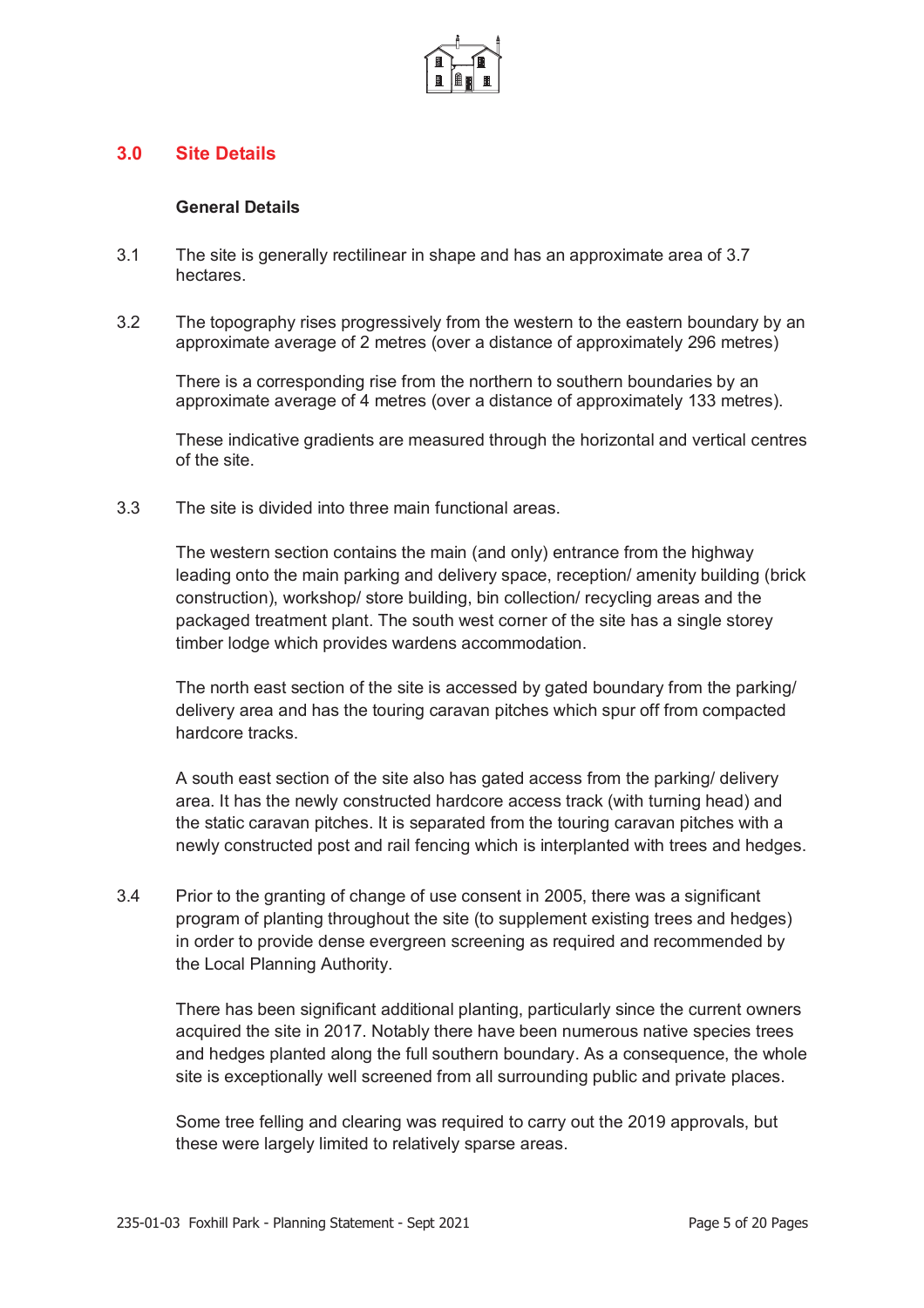

- 3.5 An earth bund (approximately 45 metres in width) separates the western section with the rest of the site to the east. The bund has been planted with trees and hedge plants which have reached a good level of maturity. This provides visual and acoustic screening
- 3.6 The boundaries of the site have been generally secured with post and rail or post and wire fencing at a nominal height of 1 metre. All boundaries have mature trees and hedges either on the boundary line or in close proximity.
- 3.7 Prior to the 2019 application, topographical survey work was carried out to provide baseline information. Further topographical surveys have been carried out to assist the construction works. This provides valuable information for the preparation of the application for further development.

#### **Site History**

3.8 Until the approved change of use in 2005, the site was classed as agricultural grassland. This agricultural use dates back over an indeterminate period of time.

A study of historic maps - back to 1854 - 1856 shows the site area remained relatively unchanged in regard to the site itself and the immediate surroundings until its change to a holiday and leisure facility in 2005.

#### **Archaeology**

3.9 There are no listed heritage assets in or near the site and no known specific archaeological finds which would affect the proposed development.

#### **Flood Risk**

3.10 There are no significant water courses or bodies of water within or near to the site. Environment Agency Flood Maps show that the site lies in Flood Risk Zone 1 where all land uses are considered appropriate.

#### **Contamination**

3.11 Given the existing use and the sites previous use as agricultural fields, there is no identifiable risk of contamination.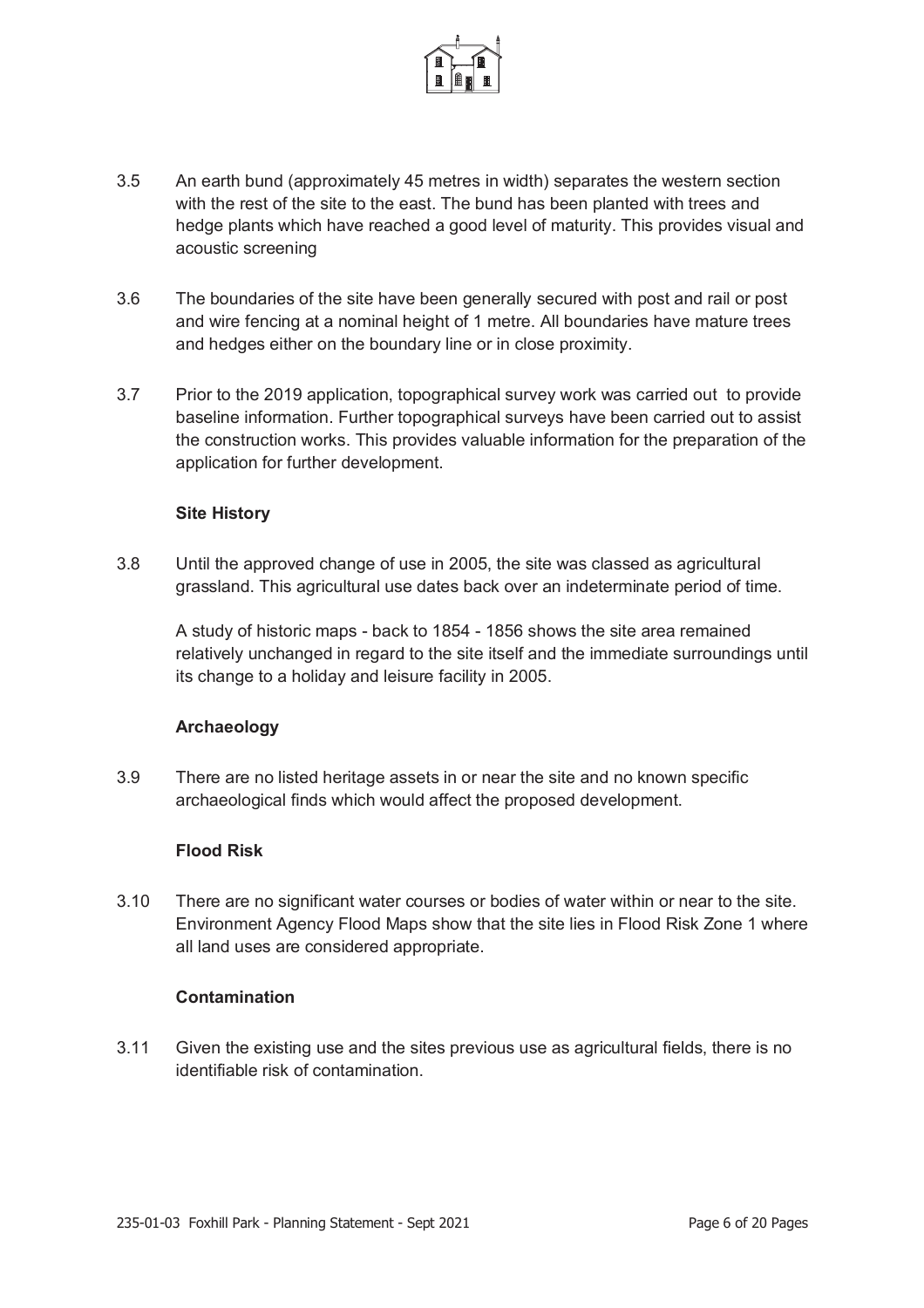

#### **Ecology**

3.12 The woodland plantation to the north of the site falls within the Woodland Priority Habitat Network (England) with the majority of the plantation classed as High Spatial Priority. No such designations apply to the woodland on site.

#### **Walking and Cycling**

3.13 The site is naturally well suited for walking along the access tracks and grass margins to allow the visitors to access the site facilities.

The local road network, although lacking dedicated footpaths (other than in Claxton Village) is generally quiet with low traffic volumes and relatively low speeds.

There are often good margins with mown grass. Therefore the local roads provide a good resource for visitors who wish to walk or cycle and enjoy the area.

#### **Public Transport**

3.14 The Coastliner bus service (numbers 840 and 843) runs on the A64 and provides public transport links to York, Leeds, Malton and Whitby on the east coast. It stops at various tourist attractions en-route. The service operates all days of the week and bank holidays and at approximately 30 minute intervals at peak.

The distance to the bus stops from Foxhill Park are - Eastbound stop 0.5 miles (9 minutes walking) and Westbound stop 0.6 miles (11 minutes walking).

A local service which runs between Malton and York serving villages in between including Claxton Village. It operates Monday to Saturday and there are generally 5 runs per day. It passes the site entrance and although there is no formal stop the drivers will stop and allow people on when hailed.

Many park visitors have successfully used and value this service which helps to support and preserve its continuity. Since the construction of the bus waiting area (as per the approved travel plan) and the increased visitor numbers, the use of this service has notably increased.

#### **Public Rights of Way**

3.15 There are no public rights of way either on site or close to it.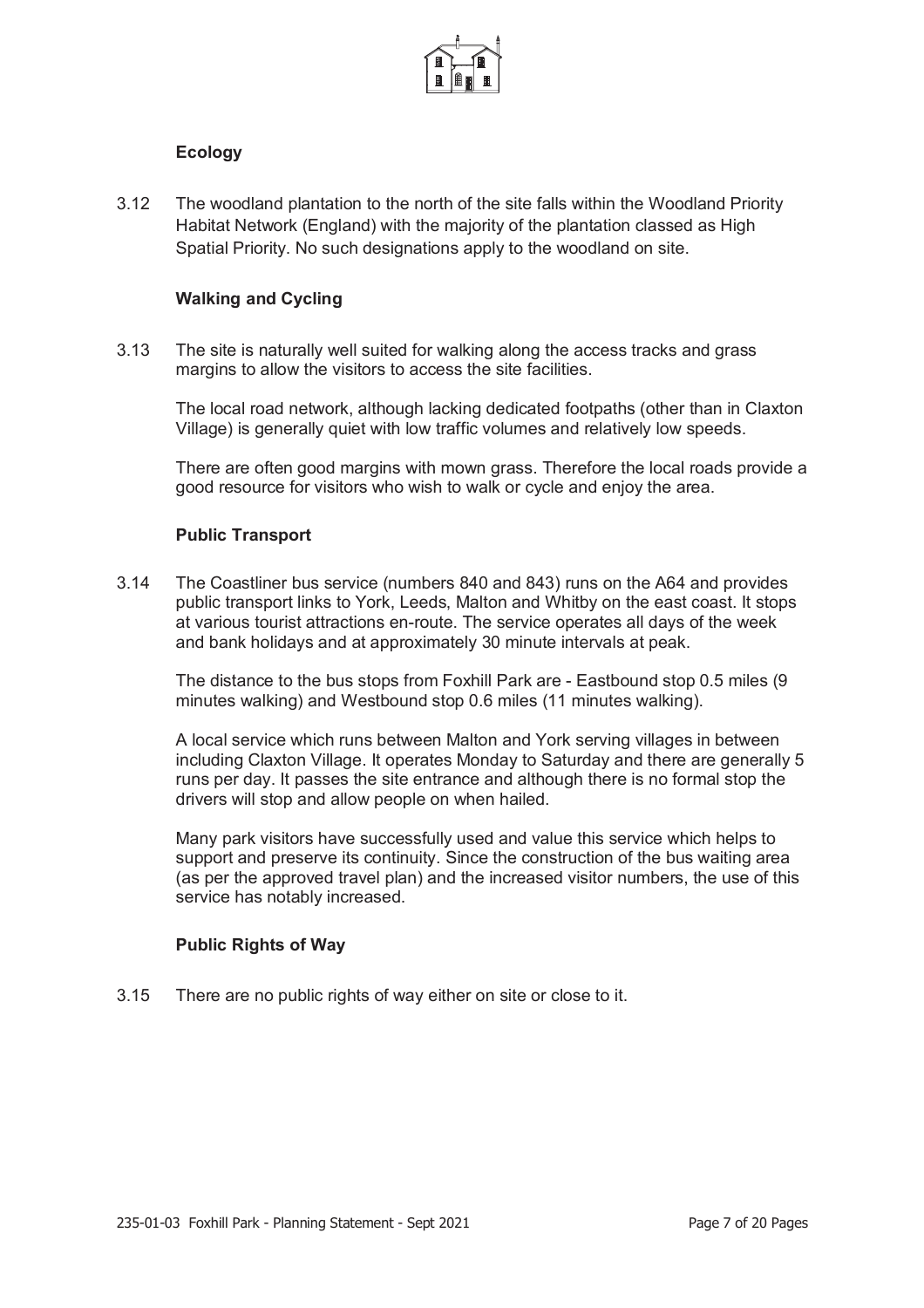

### **4.0 Planning History**

#### 4.1 **04/00735/MFUL - 2004**

This was the original application for the change of use of the agricultural land to caravan and campsite use. It included 53 caravan pitches and tent pitches, the amenity/ reception building and vehicle access, with planting proposals. The outcome was refusal, due to a lack of screening and the resulting adverse impact on the character and appearance of the open countryside location.

Refusal date - 21 October 2004

#### 4.2 **05/00411/MFUL - 2005**

This is related to the previous application with a series of revised details i.e. a reduced number of touring caravan pitches (36) in an amended layout. In the intervening period in excess of 4000 trees had been planted, together with other landscaping works. Following officer report and consideration at the Planning Committee, the outcome was approval.

Approval date 2 December 2005.

#### 4.3 **06/00872/ADV - 2008**

Display of 2 non-illuminated post mounted welcome signs The signs were considered to be safe and suitable. Permission was granted for a period of 5 years.

Approval date - 13 November 2006

#### 4.4 **11/00248/FUL - 2011**

Application for siting of a warden's cabin (based on twin unit design - conforming to The Caravan Acts) This was approved for a temporary period of 5 years.

Approval date 3 June 2011

#### 4.5 **15/00872/OBL - 2015**

The previous owners of the site (and the agricultural land associated with the ownership) sought to allow the operation of the Caravan and Camping business as a stand-alone business not connected to the agricultural enterprise. The Planning Officers considered that insufficient information and justifications had been provided. Refusal date - 23 December 2015.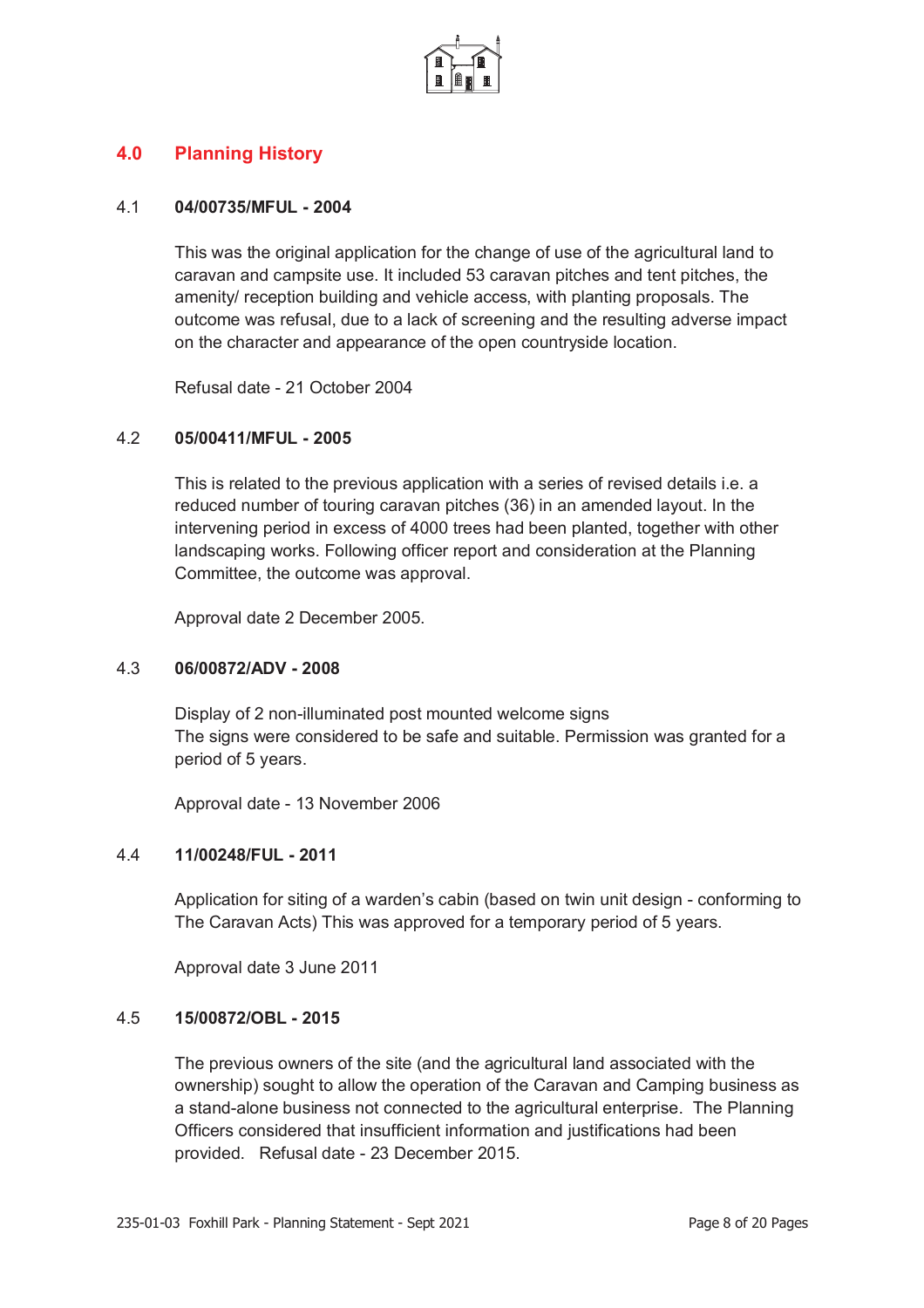

#### 4.6 **18/00092/FUL - 2018**

Following the new owner's acquisition of the site, an application was submitted to construct a secure store/ workshop building considered important to the efficient operation of the business. The Planning Case Officer concluded the details of the proposed building were acceptable and in accord with relevant policy.

Approval date - 29 March 2018

#### 4.7 **18/00836/73 - 2018**

An application to vary condition 02 of the original approval (05/00411/MFUL) to allow the site to operate for an extended season (1 March to 31 January each year). In addition to allow the storage of limited number of caravans in the site amenity area. The proposed changes were considered acceptable and the application approved.

Approval date - 8 October 2018.

#### 4.8 **18/00837/73 - 2018**

An application to vary condition 01 of approval (16/00800/FUL) to remove the 5 year restriction of the wardens cabin and allow it to remain for its approved use unless there should be a cessation (or material change) of the holiday and leisure business. The proposed changes were considered acceptable and the application approved.

Approval date - 9 October 2018.

#### 4.9 **19/00197/MFUL - 2019**

Revised layout of existing caravan park within the existing park boundaries to include 35 no touring caravan pitches in the northern part of the site and the addition of 19 no single unit static holiday caravans with parking spaces to include additional hardcore access tracks and revised landscaping and planting

Approval date 23 April 2019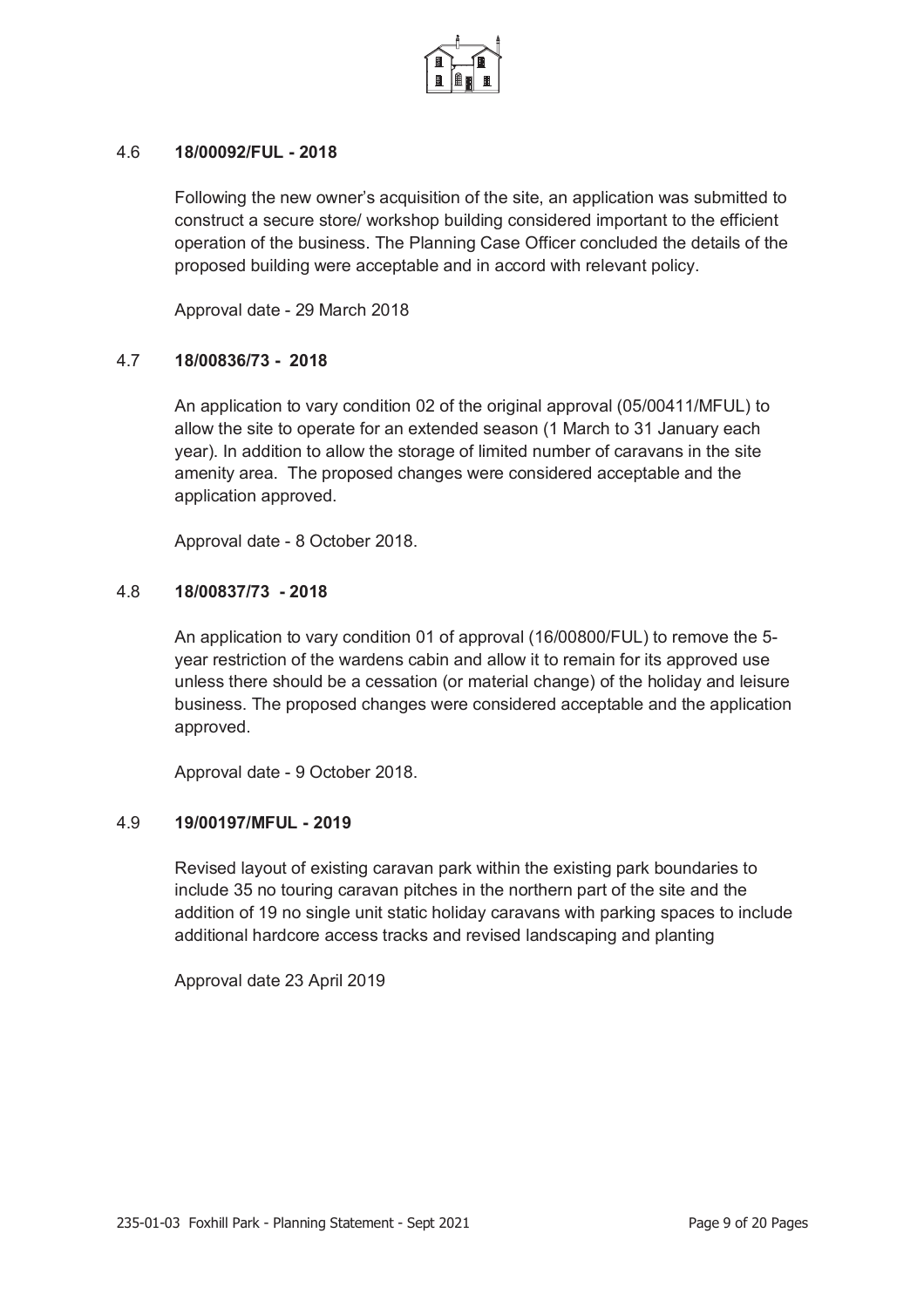

# **5.0 Proposed Development**

#### **Design Principles**

- 5.1 Certain criteria were considered to be essential for the proposed further development of the holiday business at Foxhill Park i.e.
- 5.2 All development to be within the existing site boundaries.
	- Keep within recommended density (numbers of accommodation units per hectare)
	- Ensure that all new developments are well screened from both the external viewpoints of the site and between the various discrete areas within the site itself.
	- x Allow efficient use of the site facilities and the infrastructure
	- Introduce new accommodation models and designs to give a good diversity of the types of holiday product available to widen the profile of visitors and make the site more 'interesting'
	- Carefully select the areas site for the new development in order that existing screening is maintained as much as possible and the least degree of woodland clearing is required.

#### **Scope of work included**

5.3 Addition of a further 5 static pitches

The proposed new pitches will accommodate the 40 x 13 foot preferred standard design. They will be arranged around the access track turning head - continuing the overall design layout principles.

The design of the static units (materials and finishes) will be as per details provided in the 2019 approvals.

#### 5.4 Introduction of 7 no larger holiday lodges

In order to attract another profile of holiday visitor and increase the diversity of designs and styles on the site, it is proposed that 7 lodges are sited on the southern edge of the access track built for the static development. They will conform to the provisions of the caravan acts and be generally 40 x 20 foot (12 x 6 metres) twin units. Two curved extensions of the access track will be created and each unit will have dedicated car parking spaces.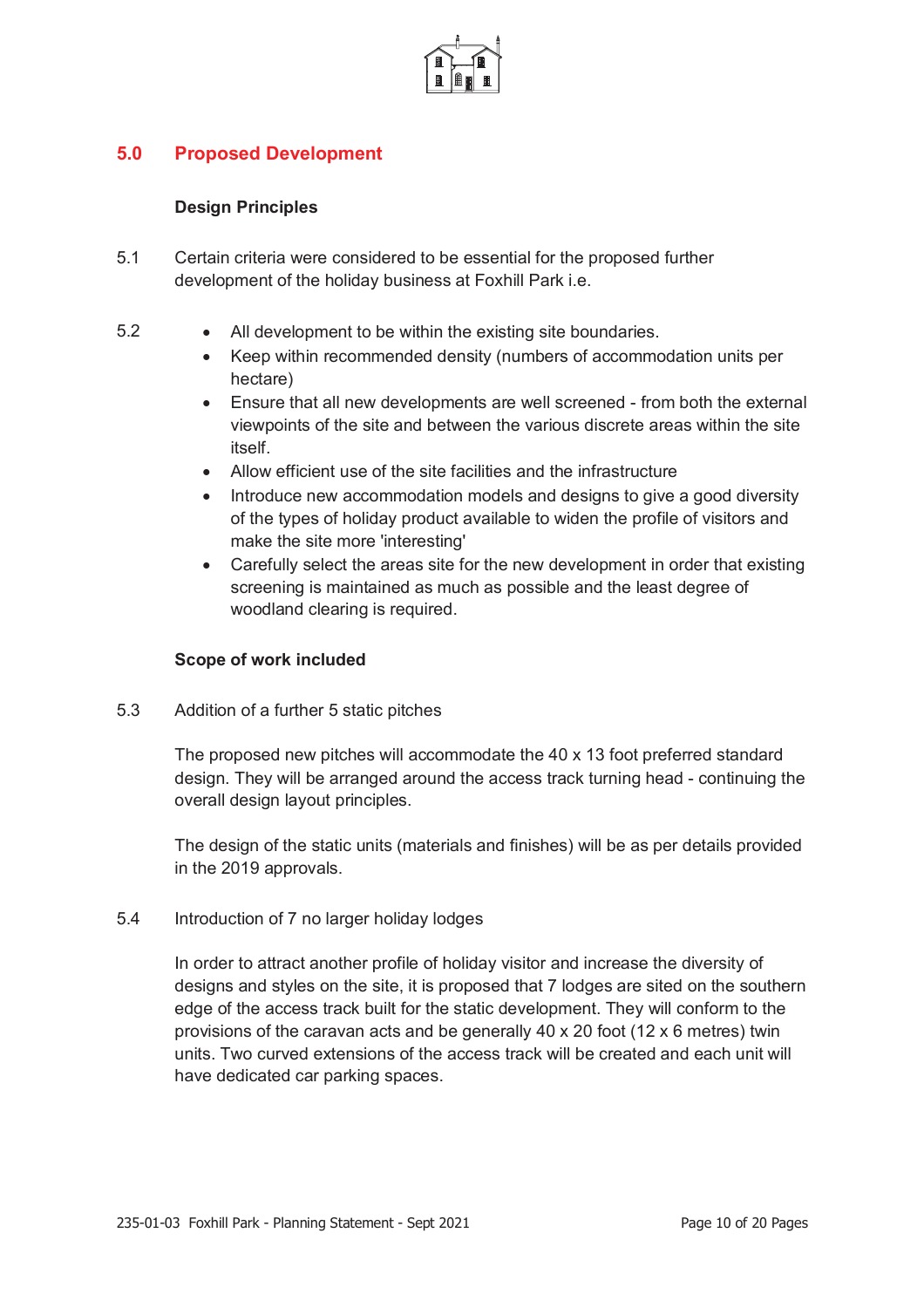

#### 5.5 Introduction of 6 number 'Glamping Pods'

These 'pods' will be situated in an area of dense woodland towards the north west corner of the site and be reached via paths through the wood.

To support the pods, an existing utility building will be adapted to provide toilet and shower facilities. NB - this building provides water pumping and other services to support the infrastructure of the site. The water pumping and associated large capacity water tank were installed to address a lack of water pressure for the entire site and its operations.

Rather than create dedicated parking for the pods, the existing access track will have some small extensions to allow visitors to drop off their luggage etc. turn around and then park in the main car parking areas.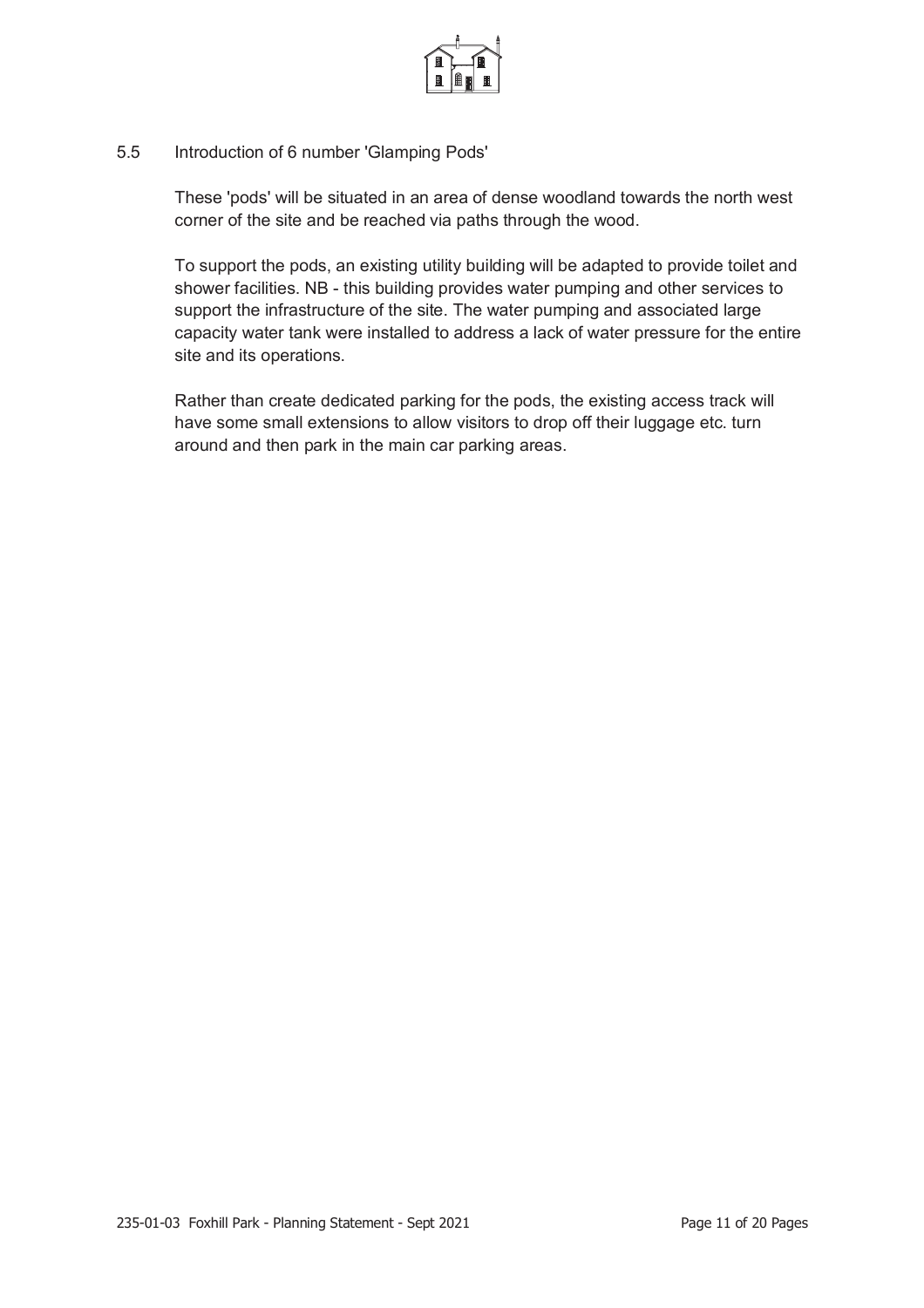

# **6.0 Planning Policy Considerations**

#### **National Planning Policy Framework**

- 6.1 The updated National Planning Policy Framework (NPPF) was published in July 2021 and replaces previous iterations of the NPPF.
- 6.2 The NPPF promotes sustainable development, noting at Paragraph 10 how there is to be a presumption in favour of sustainable development.
- 6.3 Paragraph 11 describes the implications of the presumption in favour of sustainable development. It sets out the requirement to local authorities to say 'yes' to development unless there are significant adverse impacts that would outweigh the benefits of development or policies in the NPPF indicate development should be restricted.
- 6.4 Paragraph 84 states how planning policies and decisions should enable:
	- The sustainable growth and expansion of all types of business in rural areas both through conversion of existing buildings and well-designed new buildings;
	- The development and diversification of agricultural and other land-based rural businesses;
	- Sustainable rural tourism and leisure developments which respect the character of the countryside; and
	- The retention and development of accessible local services and community facilities, such as local shops, meeting places, sports venues, open space, cultural buildings, public houses and places of worship.
- 6.5 Paragraph 85 states how planning policies and decisions should recognise that sites to meet local business and community needs in rural areas may have to be found adjacent to or beyond existing settlements, and in locations that are not well served by public transport.

In these circumstances it will be important to ensure that development is sensitive to its surroundings, does not have an unacceptable impact on local roads and exploits any opportunities to make a location more sustainable (for example by improving the scope for access on foot, by cycling or by public transport). The use of previously developed land, and sites that are physically well-related to existing settlements, should be encouraged where suitable opportunities exist.

6.6 The NPPF sets out design considerations in order for development to be visually attractive, and reflect local character and to create a sense of place.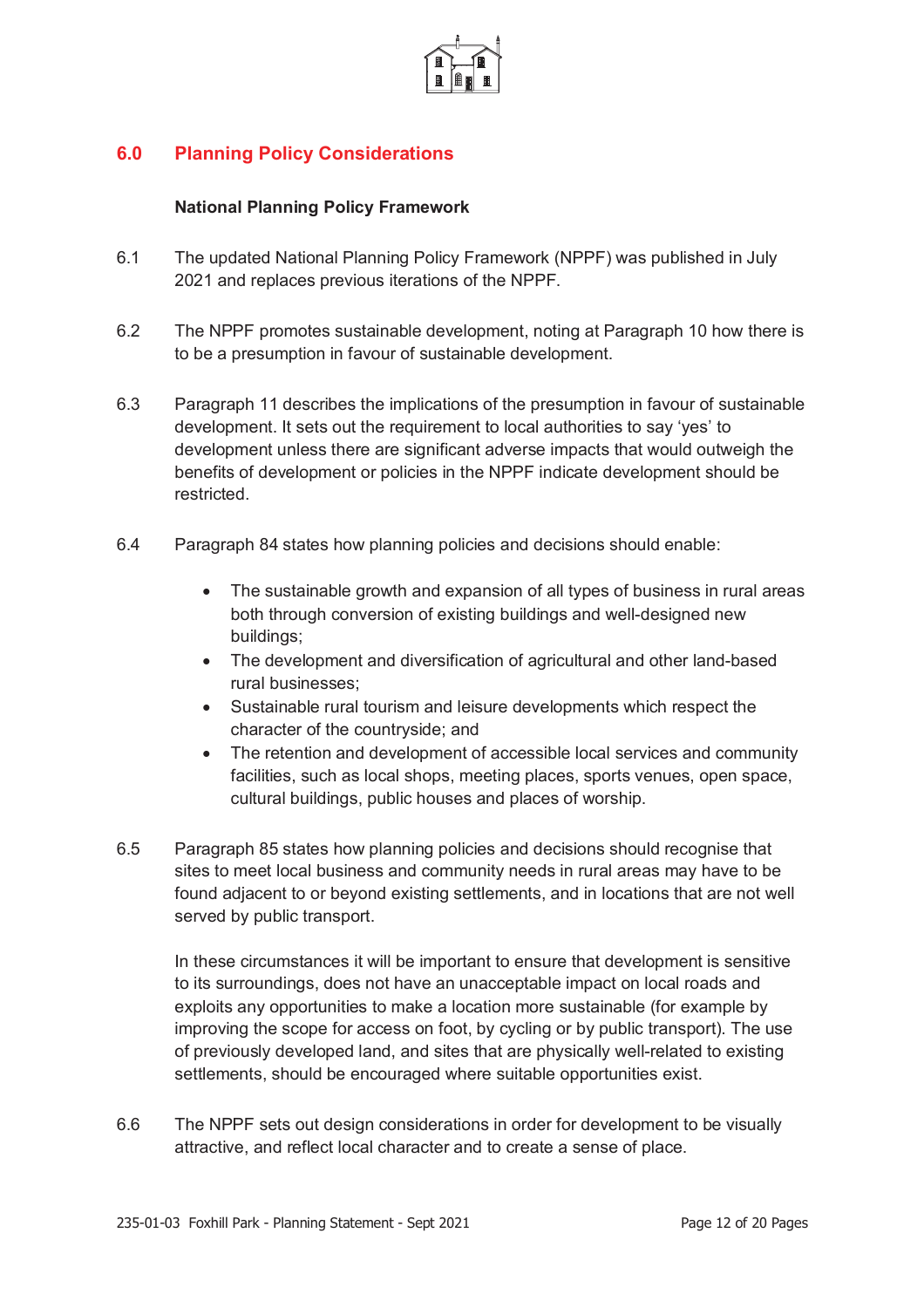

#### **Statutory Development Plan for Ryedale**

- 6.7 The starting point for the assessment of this application is the Statutory Development Plan for the area.
- 6.8 The current Proposals Map identifies the land as open countryside, not benefiting from any specific allocations or designations. There are no saved policies of relevance to this site.

#### **Ryedale Local Plan Strategy**

- 6.9 The Ryedale Plan is the adopted statutory development plan for Ryedale. It sets out where new housing, employment and retail development should be directed up to 2027. It comprises two parts including the Local Plan Strategy and the Local Plan Sites Document and Policies Map
- 6.10 Policy SP8 relates to tourism and sets out how tourism in Ryedale should contribute to a sustainable and diverse economy, and how the Council will seek to encourage sustainable tourism that minimises its environmental impact on the District.

The policy sets out how in the open countryside the Council will support new touring caravan and camping sites and static caravan and chalet self-catering accommodation, along with extensions to existing facilities that can be accommodated without an unacceptable visual intrusion and impact on the character of the locality.

- 6.11 Policy SP9 relates to the land-based and rural economy. It sets out how Ryedale's land-based economy will be sustained and diversified with support for (inter alia) appropriate farm and rural diversification activity including innovative approaches.
- 6.12 Policy SP13 relates to landscapes and sets out how the quality, character and value of Ryedale's diverse landscapes will be protected and enhanced; reinforcing the distinctive elements of landscape character within the District's broad landscape character areas.
- 6.13 Policy SP16 relates to design, and indicates how development proposals are expected to create high quality durable places that are accessible, well integrated with their surroundings and that reinforce local distinctiveness. Design should also provide a well-connected public realm, which is accessible and usable by all, safe and easily navigated, and protects amenity and promotes well-being.
- 6.14 Policy SP19 relates to a presumption in favour of sustainable development, outlining how the Council will take a positive approach that reflects the presumption in favour of sustainable development contained in the National Planning Policy Framework.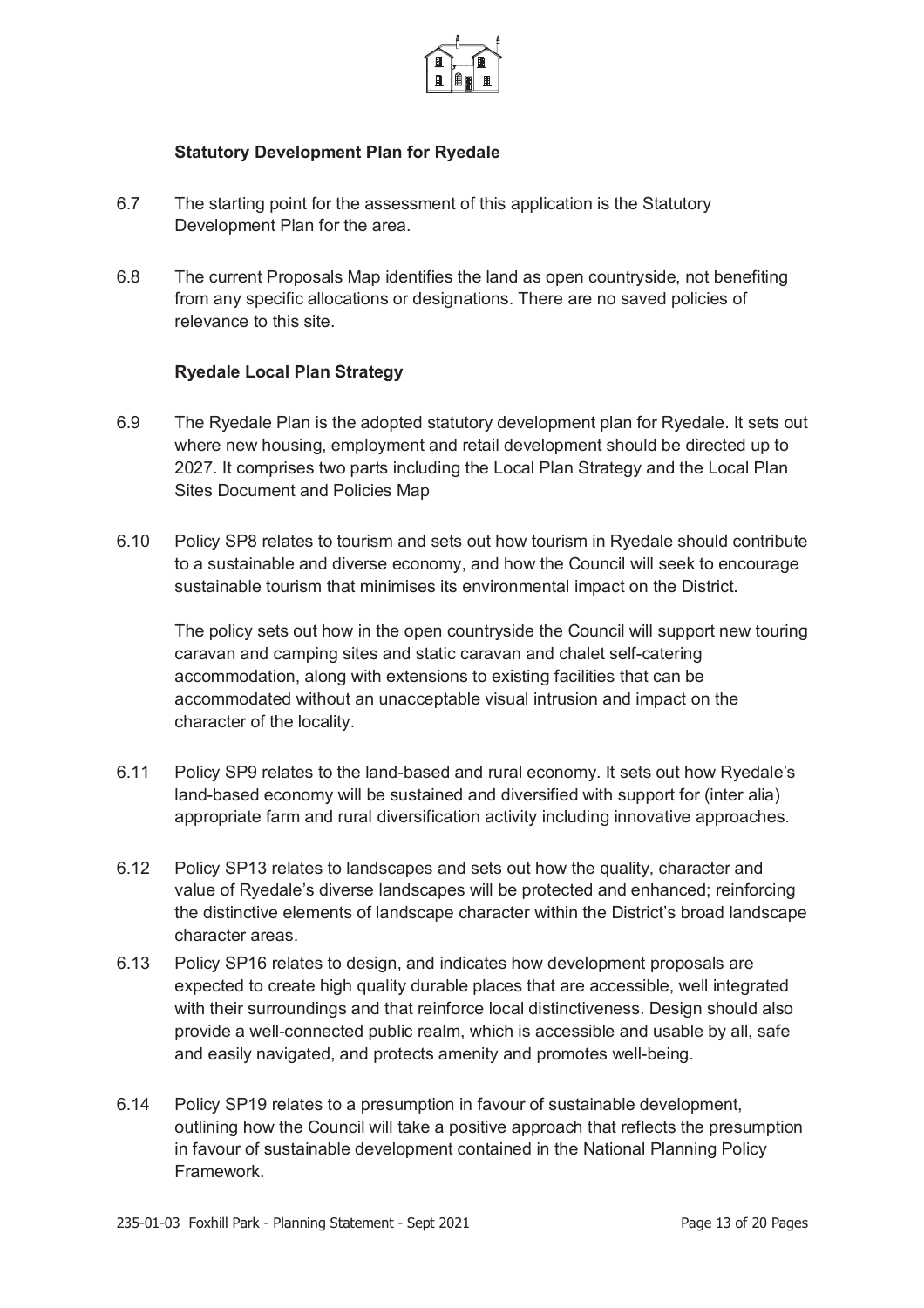

- 6.15 Policy SP20 relates to generic development management issues, stating how new development should respect the character and context of the immediate locality and the wider landscape/townscape character in terms of physical features and the type and variety of existing uses. The policy sets out how the cumulative impact of new development on the character of an area will also be considered.
- 6.16 Policy SP21 relates to occupancy restrictions stating (inter alia) how seasonal occupancy restrictions will be attached where the proposed accommodation is not suitable for year-round accommodation by nature of its location, design or proximity to a habitat that needs extra protection at certain times of the year. Criteria (e) of the Policy relates to time-limited occupation, stating how new un-serviced holiday accommodation will be subject to the following conditions:
	- $\bullet$  The accommodation is occupied for holiday purposes only; and not as a person's sole, or main place of residence; and
	- It shall be available for commercial holiday lets for at least 140 days a year and no let must exceed 31 days; and
	- The owners/operators shall maintain an up-to-date register of lettings/occupation and advertising will be maintained at all times and shall be made available for inspection to an officer of the Local Planning Authority on request.

Criteria (g) of the policy relates to the lifting of occupancy restrictions, indicating that these will be considered on a case by case basis. The capability and suitability of the unit being occupied as a permanent residential unit, together with any changes in circumstances which mean the occupancy restriction is no longer applicable, will be carefully considered.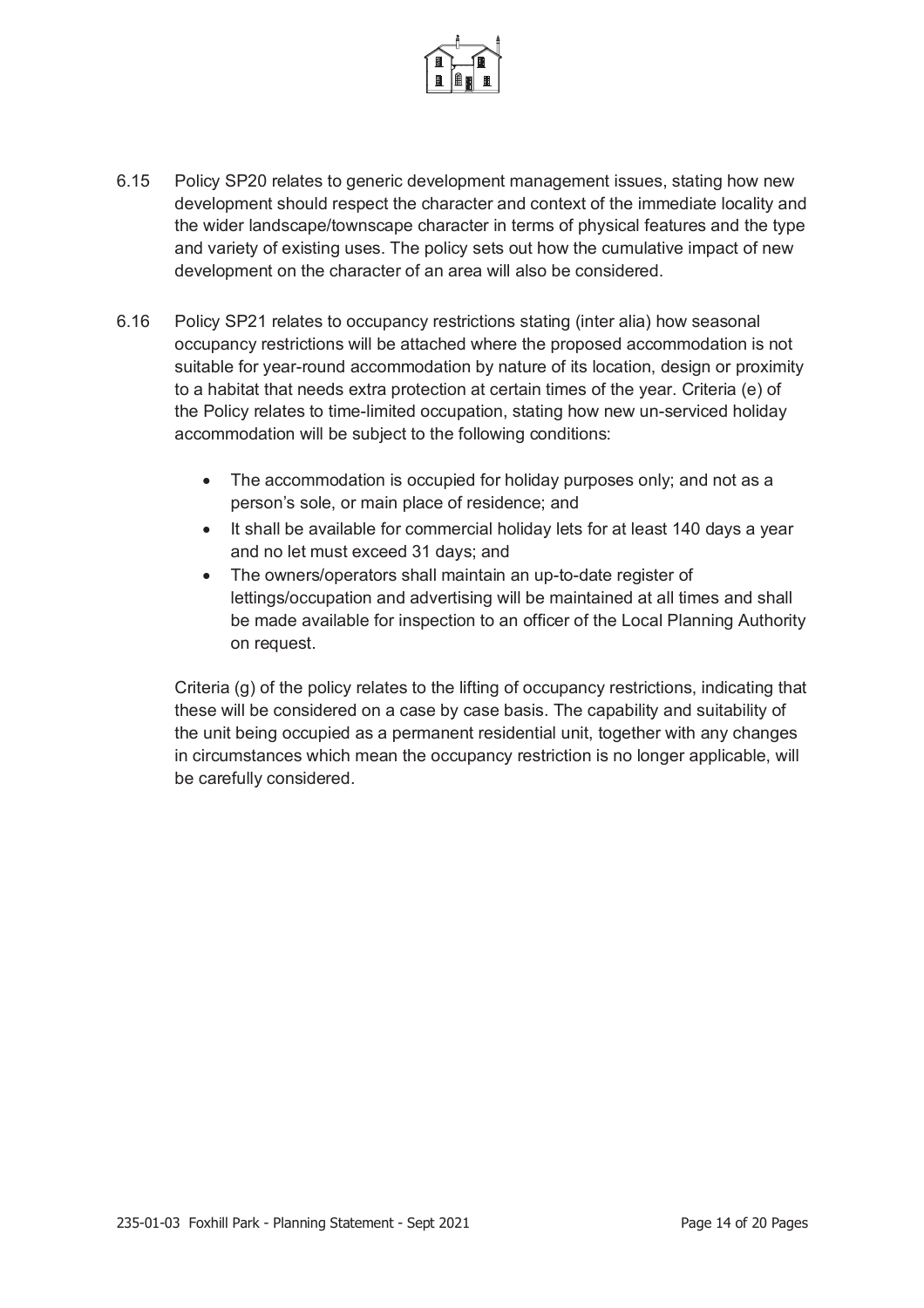

## **7.0 The Planning Case**

#### **Material Planning Considerations**

7.1 The introduction to this statement makes clear the application is made in full. The layout plan illustrates how the site can accommodate the existing 35no.touring caravan pitches, the as built 22 static pitches and the proposed addition of holiday lodges and glamping pods.

On this basis a number of key matters are pertinent to the determination of the proposal. Each is addressed in turn below.

#### **Principle of Development**

- 7.2 The principle of using the land for tourism uses has already been established. Our client is simply looking to secure permission to intensify the use within the confines of the existing site in response to customer demand.
- 7.3 The NPPF states how policies and decisions should enable the sustainable growth and expansion of all types of business in rural areas.

Sustainable rural tourism and leisure developments which respect the character of the countryside are encouraged.

7.4 On this basis, we consider the principle of the development should be considered acceptable.

#### **Landscape Impact**

- 7.5 The proposed rearrangement of the site requires the removal of selected woodland sections; however the design largely limits this to relatively sparse areas and this is compensated by new planting of native species of trees, hedges and understory planting.
- 7.6 The planting and landscaping plan will incorporate consideration of wildlife habitat to increase the habitat value and biodiversity of the site.
- 7.7 The design layout and associated works are intended to ensure there is no visual impact to the surrounding area and wider locality. It should be noted that the planting program carried out between 2004 and 2005 was a major factor in the approval of the first use of the site as a caravan park.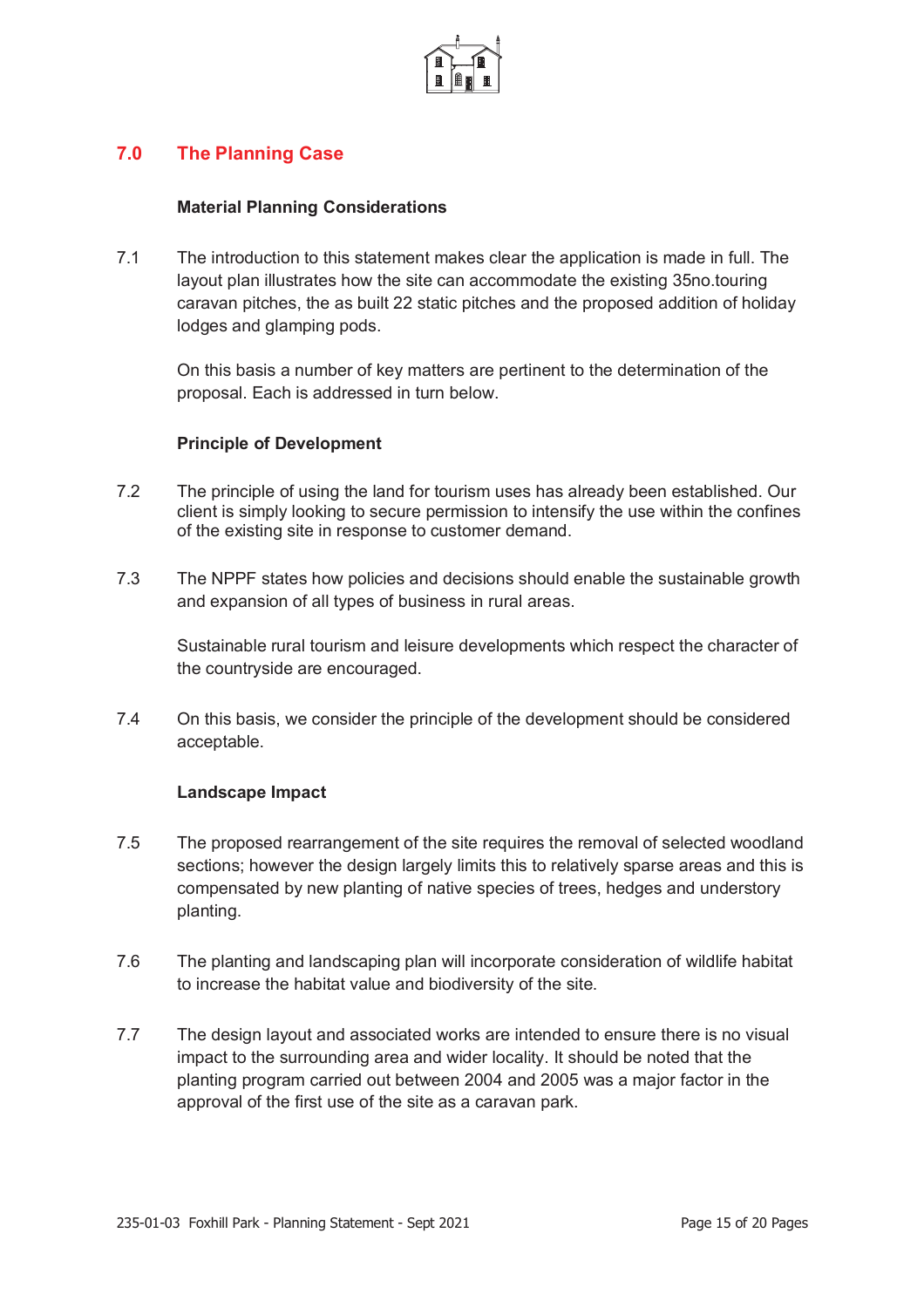

7.8 In the intervening years, the trees and hedge rows have further grown and matured (significantly) and there has been a high degree of additional planting in and around the site. Therefore, today Foxhill Park is a very well screened facility and this will continue to be the case. The design will also retain the overall character of the site.

The associated site section drawings (produced from more recent topographical surveys), combined with current site and location photographs illustrate how the proposed development can be sited with no visual intrusion.

7.9 In support of this application the Landscape Visual Impact Assessment (235-01 LVIA ISSUE - Feb 2019) used for the previous application has been appraised.

The sites of the visual receptors were revisited and generally the exterior of the site and the local area assessed for any relevant changes since the LVIA was issued.

It was found that there have been no changes of any significance and the conclusions of the LVIA remain valid.

7.10 The proposal is in compliance with Policy SP20 of the Local Plan.

#### **Design**

7.11 Prior to the 2019 approvals, the site was significantly under-utilised.

Of a total site area of approximately 3.7 hectares, there was a usable area of 1.9 hectares.

With 36 pitches, it equated to 18 pitches per hectare, approximately only 30 % of the recommended maximum gross density of 60 pitches per hectare

(The recommended density is taken from the - Caravan Sites and Control of Development Act, 1960 Section 5 Model Standards 1989: Holiday Caravan Sites Schedule of Conditions).

- 7.12 Following the approval of 2019, the resulting useable areas for touring caravans and new static / cabin units are now respectively -
	- 35 no touring pitches in approximately 1.3 hectares (Density of 27 pitches per hectare).
	- 22 no static/ cabin pitches in approximately 1.4 hectares (Density of 16 pitches per hectare).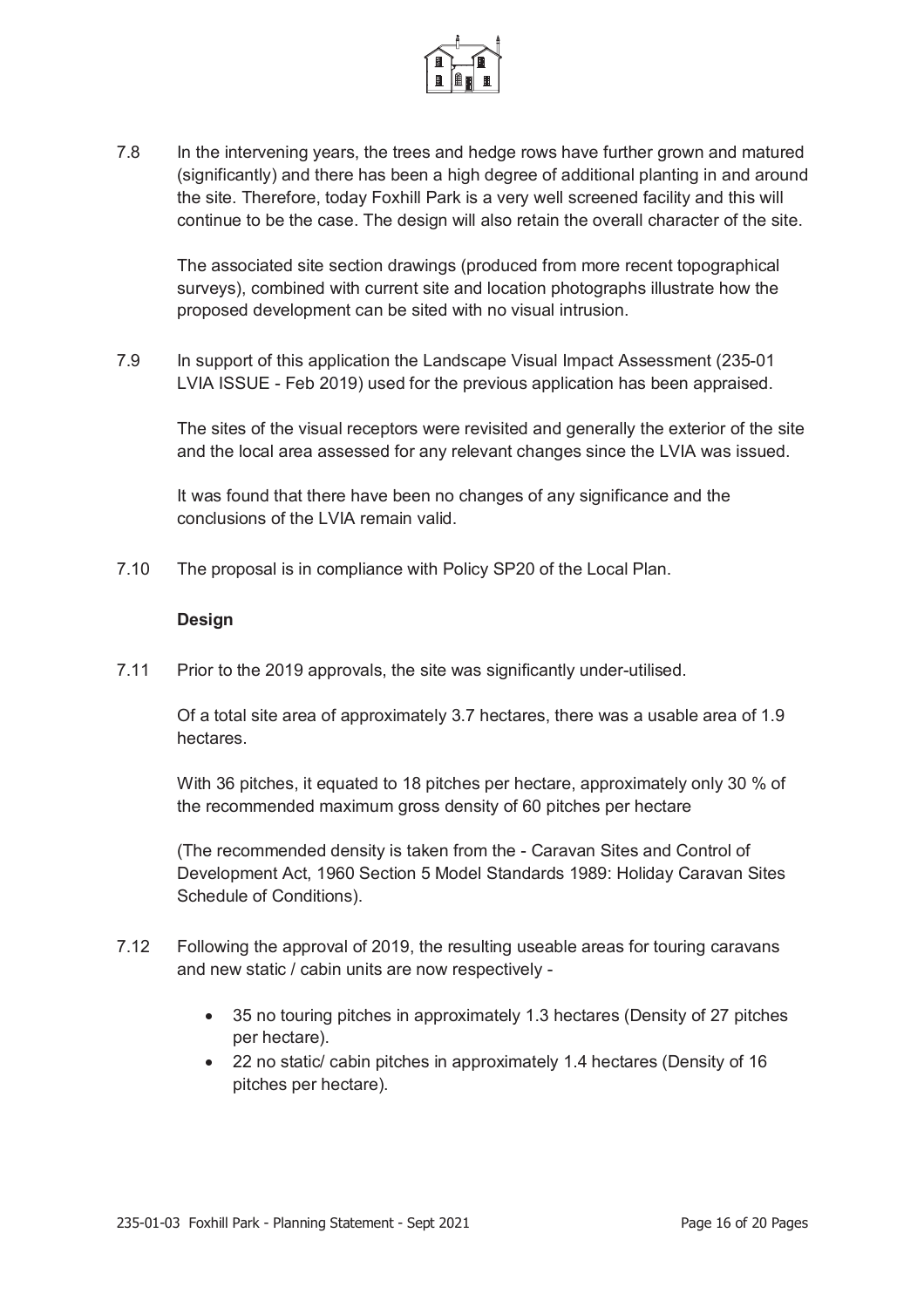

7.13 With the introduction of the new accommodation units (the additional statics, the lodges and the 'glamping pods' the density in this part of the site will be 29 pitches per hectare, just under half the recommended maximum.

Therefore this can still be considered to be a 'low density' holiday park.

7.14 The site has been laid out in a pleasant organic style with progressive curves rather than the more regimented traditional approach of Caravan Parks.

This design principle will be continued for the proposed new developments.

- 7.15 Generous spaces have been allowed between each pitch (for both the touring and the static units) which are in excess of the minimum distances specified in the model standards.
- 7.16 The new static pitches will feature the same materials and finishes as per the 2019 approvals and discharging of conditions.

The design details and choices of materials for the new lodges and the 'glamping pods' will include non-reflecting surfaces/ textures and muted neutral colours. It is intended that natural timber products will feature significantly.

These design choices will help the units 'blend' into the woodland areas in which they are set.

- 7.17 Various native species trees and hedges will be planted between units
- 7.18 The proposal is in compliance with NPPF and Policy SP16 and SP20 of the Ryedale Local Plan Strategy.

#### **Access**

- 7.19 The main vehicle access to the site is from the main A64 trunk road and the junction with the Claxton to Harton Lodge road (approximately a quarter of a mile from the site). This benefits from a filter box for eastbound traffic to safely turn right.
- 7.20 The road to the site from the junction is relatively straight and of a good width to accommodate the traffic and any predicted increased traffic movements. There are no visibility obstructions.
- 7.21 The local road network beyond the site is generally quiet with low traffic volumes.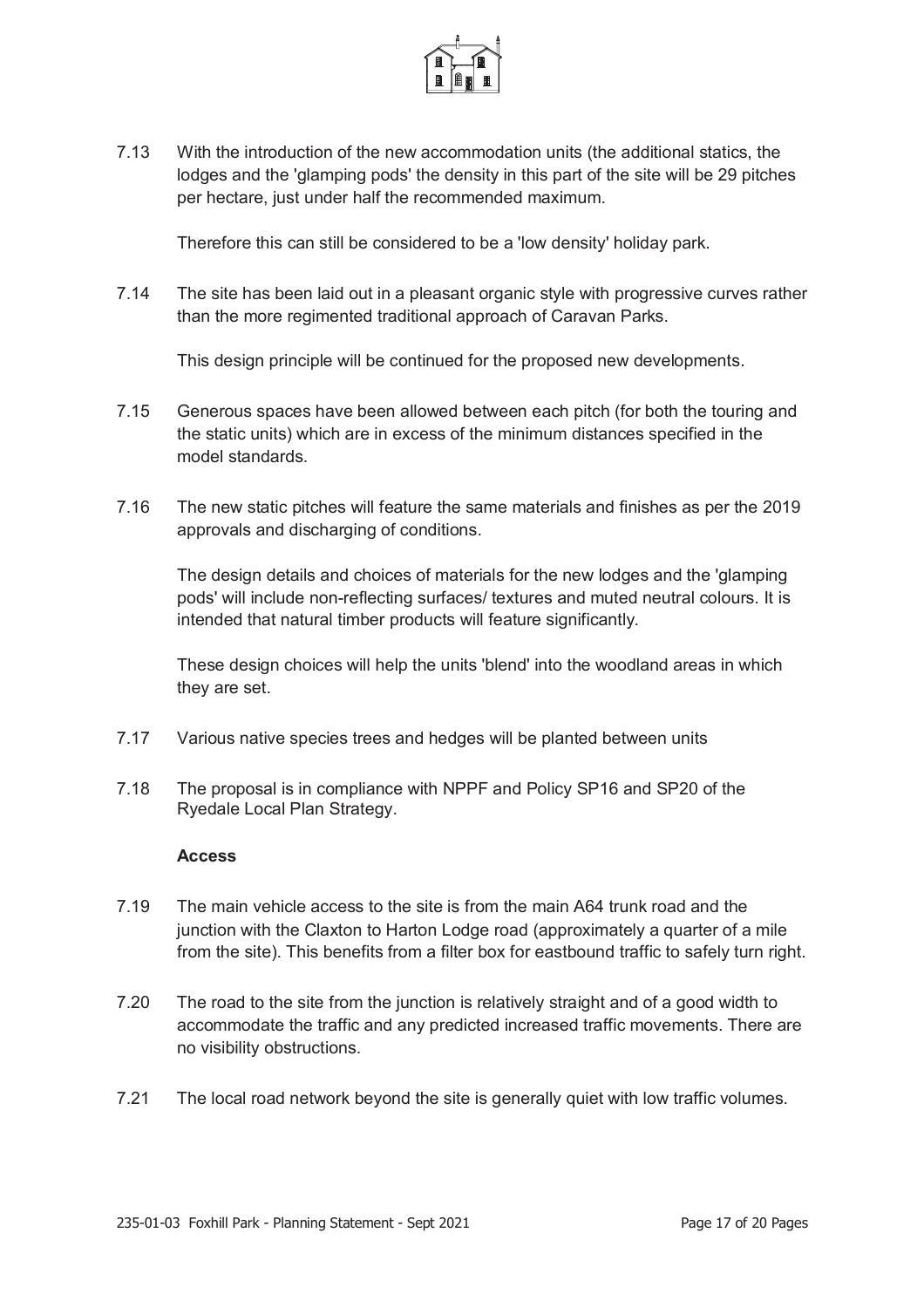

- 7.22 The main site entrance is well designed and laid out with good turning radii and visibility splays. A tarmacadam surface continues from the highway into the main amenity space of the site where is changes to well compacted permeable hardstanding. This is entirely suitable for the projected increases in traffic movements no modifications or upgrades are proposed.
- 7.23 A new access track has been constructed to provide the access to the Static Units. Traffic for the touring pitches bears to the left, traffic for the static units bears right. Traffic for the additional statics and the lodges will also bear to the right.

Traffic for the glamping pods will turn fully to the right and use the access track which runs along the mature hedge-line of the sites boundary to the highway to reach the drop off and turning area, then come back to park in the main parking area.

This will ensure a lack of congestion at busy times.

- 7.24 All access tracks within the site whether existing or new will have a minimum width of 3.7 metres and feature smooth curves to give good flow (a speed limit will be in force for the entire site) and will be constructed using well compacted hardcore to give a free draining surface.
- 7.25 Pitches feature generous aprons and parking bays to allow for easy manoeuvring and parking - particularly for getting touring caravans into place. The layout gives all requisite access and turning for emergency vehicles.
- 7.26 The site features a progressive gradient with no sudden changes in elevation which together with the mown grass surfaces and well compacted hardcore tracks make it suitable for visitors to walk around all the main areas and amenities.
- 7.27 The existing central amenity building has all visitor facilities on ground floor level and includes a dedicated disabled WC and Shower Room (combined).
- 7.28 The proposed new single unit static and twin unit lodge accommodation will have varying degrees of individual choice in regard to layouts. However, the units can be configured (internal layout and specification / steps and ramps) up to full Part M compliance
- 7.29 The proposal is in compliance with Policy SP16 of the Ryedale Local Plan Strategy.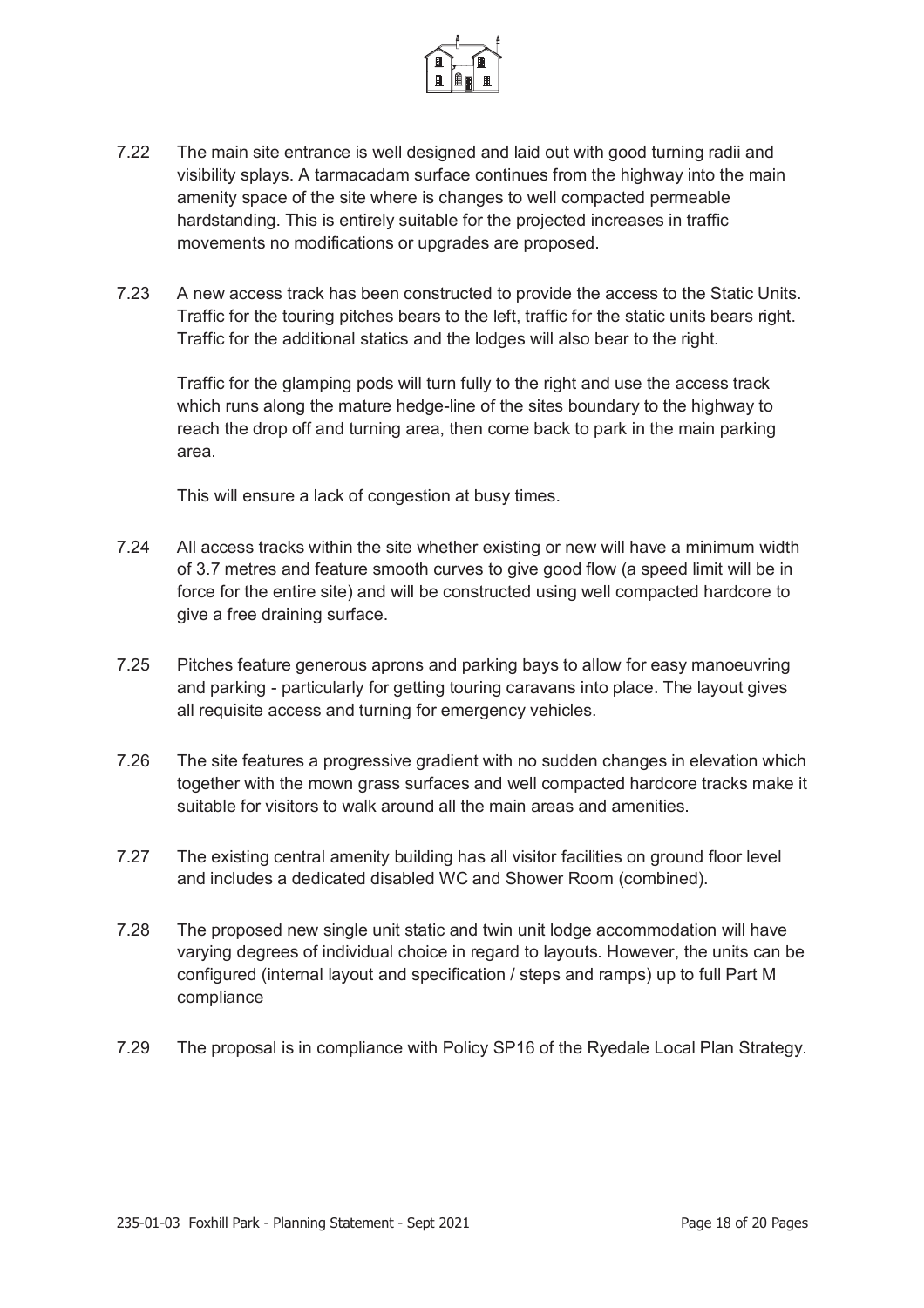

#### **Sustainability**

- 7.30 Economically, the site currently brings benefits to the local economy. The proposed new development will bring additional tourists into the area resulting in increased expenditure further helping to support and maintain local facilities and attractions.
- 7.31 Socially, the site helps to support a strong, vibrant and healthy community, providing an environment for people to relax and enjoy their leisure time amongst open space and wooded areas.
- 7.32 Environmentally, the proposal will result in additional tree planting and will make a more efficient use of the land (which is currently underutilised).
- 7.33 There are regular scheduled bus services available to the Parks visitors and the local road networks are well suited to walking and cycling which contribute to the sustainability of the proposals
- 7.34 The NPPF outlines how there is a presumption in favour of sustainable development. The proposal would be in accordance with the NPPF and Policy SP19 of the Ryedale Local Plan Strategy.

#### **Viability**

- 7.35 Since the start of the operation of the holiday and leisure business in 2005, there has been a year on year growth of turnover and profit. The growth has continued and notably expanded following the acquisition of the site by the current owners in 2017. The development resulting from the 2019 planning approvals has more than achieved its aims with significant growth in visitor numbers and revenues
- 7.36 The proposed further development will meet an identified business demand, and continue to contribute significantly to the local economy. This is now a solid longterm enterprise. The proposed new additions will further cement and consolidate this successful holiday enterprise.